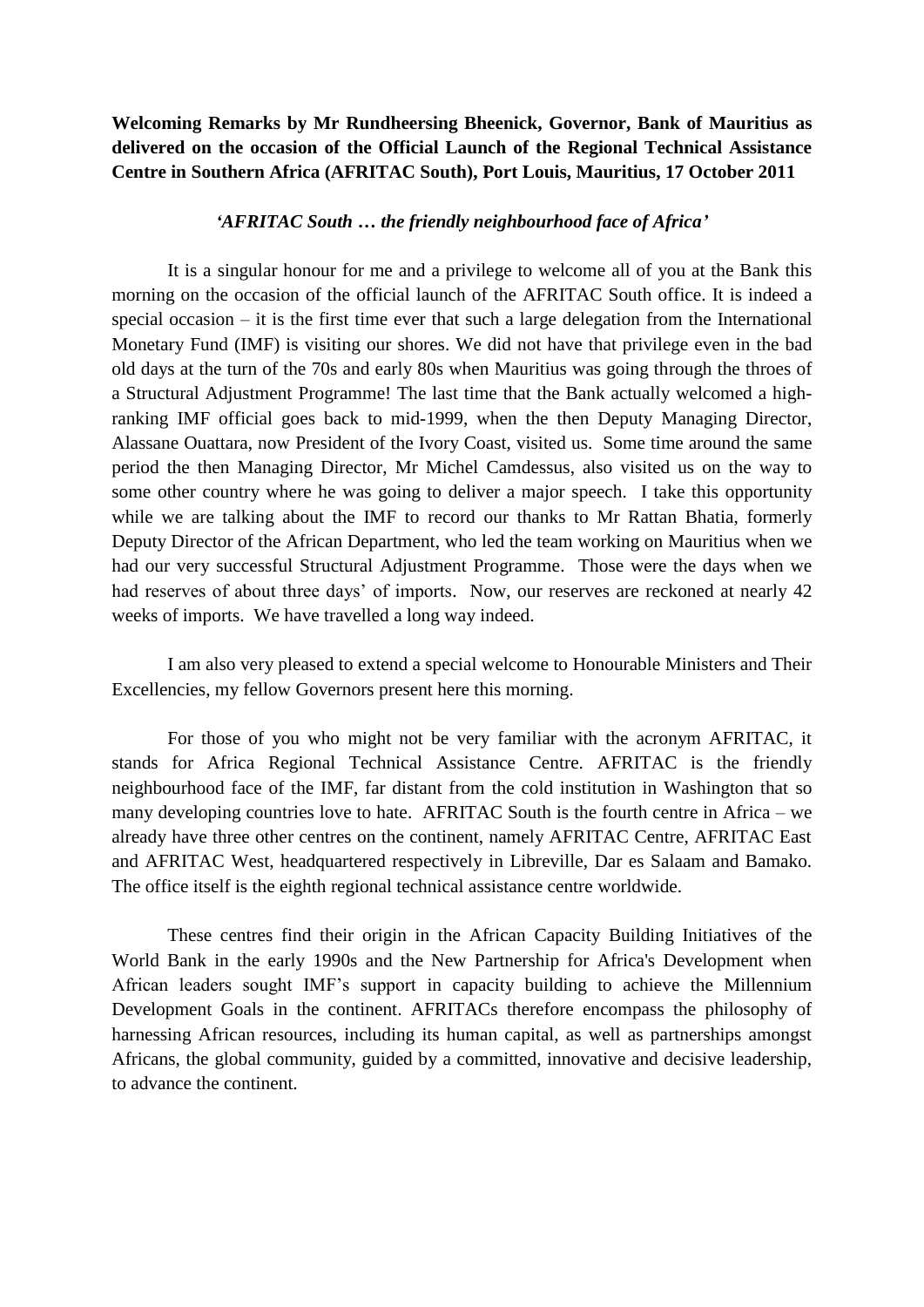The centre, we have the honour of inaugurating this morning, is the culmination of a series of initiatives taken by the Government of Mauritius and the Bank of Mauritius. Let me walk you through very briefly the various stages that we went through. Mauritius had signified its intention to host AFRITAC South but the project only gathered momentum, in February 2009, when we formally requested to be assessed as a host country. Our candidature won the full support of a number of bodies, namely, the Indian Ocean Commission (IOC) and the Committee of Central Bank Governors of the Common Market for Eastern and Southern Africa (COMESA). We lobbied furiously to attract AFRITAC to our shores and our lobbying were so successful that the IMF at one time, when we were there for the Spring Meetings, told us that we have done a good job at lobbying to attract it here, can we help them to lobby the donors to line up the funding for AFRITAC South. I am glad to note that they do not need our lobbying because we have lined up quite some funding and I would like to thank all the donors who have contributed to this particular facility. Mauritius itself and the central bank are making a contribution as well, to the funding of this facility. The facility is housed on the  $15<sup>th</sup>$  floor of the Tower. This is a temporary arrangement pending the refurbishment of the old Bank of Mauritius building. The Memorandum of Understanding for the establishment of the Centre was signed by the then Vice-Prime Minister and Minister of Finance, Hon. Pravind Jugnauth, and Ms Nemat Shafik, Deputy Managing Director of the IMF, during the last Spring Meetings.

I have no doubt that AFRITAC South will further consolidate the bilateral ties among the 13 member countries that AFRITAC would be serving. They run the whole gamut from A to Z, from Angola to Zambia through to Zimbabwe. We earned a really good return on our investment in regional cooperation when COMESA decided to establish its regional settlement facility called REPSS (Regional Payment and Settlement System) at the Bank here. We hope that just like AFRITAC South, we would cater for the capacity building needs for Sub-Saharan Africa, as we engage in discussion about harmonizing our regional cooperation agenda across the various regional blocks in our part of the world.

I am given to understand that AFRITAC South will not lose any time before it starts delivering on its mandate – the first course is scheduled to start in two weeks' time.

I would have liked to mention this morning the recent developments in the global economy and how we ourselves are coping – especially when we have such a distinguished *parterre* of IMF Officials, Ministers and Governors in our midst. Unfortunately, we do not have the time this morning to explore these subjects. But, we will have the opportunity to touch on these issues later this afternoon when Mr Zhu will be delivering a lecture at the Bank on the Evolving Role of the IMF against the current world economic outlook and the challenges confronting the world economy.